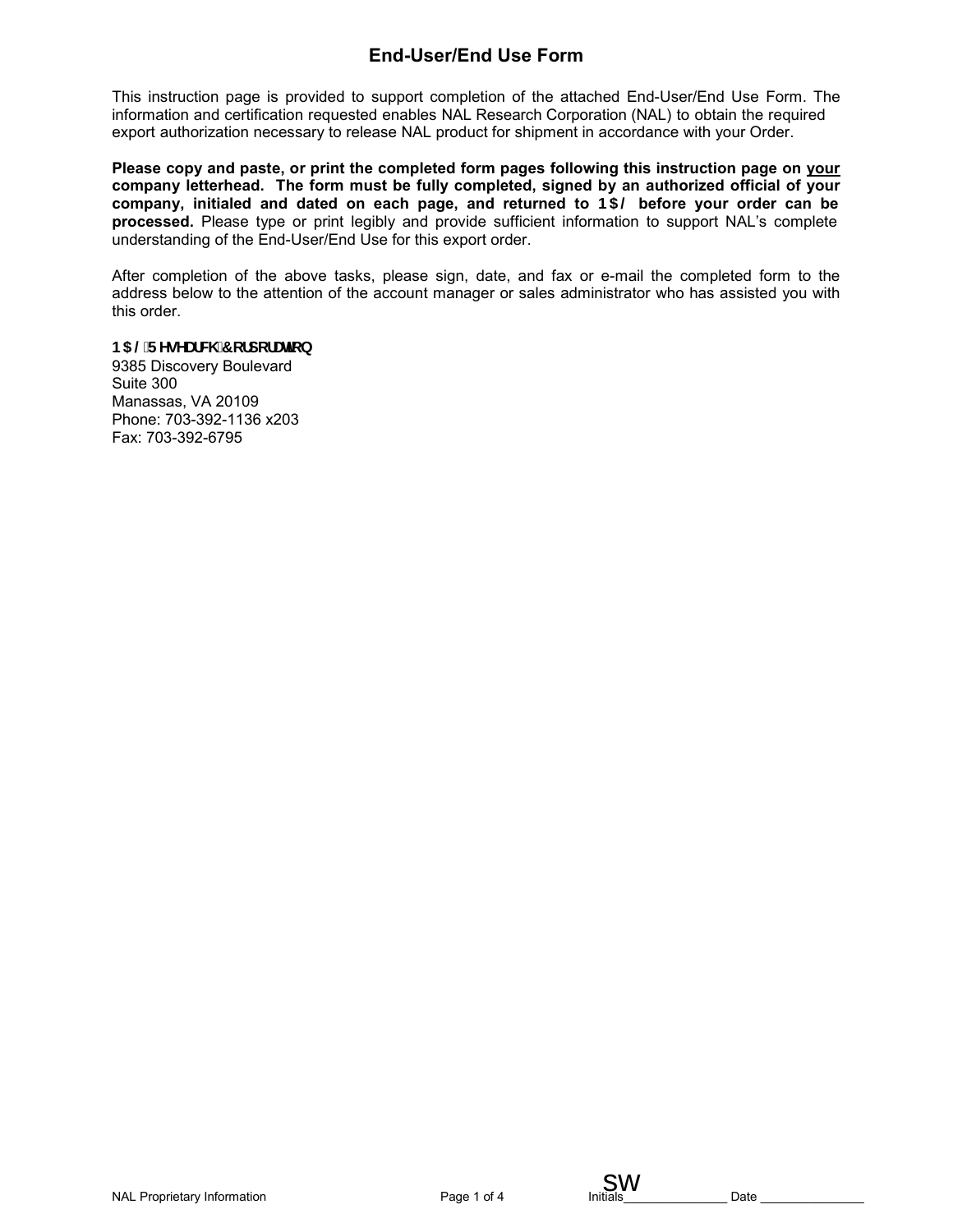## **End-User/End Use Form**

**1. Customer / Purchaser:** Provide the company name, street address (P.O. Box not acceptable) and contact information of the company who will place an order directly with NAL Research Corporation (NAL). Identify the part number(s) and purchase order number.

| Name:                               | <b>Metocean Telematics</b> | Country:        | Canada             |
|-------------------------------------|----------------------------|-----------------|--------------------|
| Address (PO Box<br>not acceptable): | <b>11 Thornhill Drive</b>  |                 |                    |
| <b>Contact Name:</b>                | <b>Sherri Webb</b>         | Contact Email:  | swebb@metocean.com |
| Phone Number:                       | 902-706-3037               | Fax Number:     |                    |
| Purchase Order:                     |                            | Part Number(s): |                    |
|                                     |                            |                 |                    |

**2. End User:** Provide the company or organization name, street address (P.O. Box not acceptable) and contact information of the ultimate owner or End User of the exported items.

| Name:                               | Country:       |
|-------------------------------------|----------------|
| Address (PO Box<br>not acceptable): |                |
| Contact Name:                       | Contact Email: |
| Phone Number:                       | Fax Number:    |

**3. Consignee:** Provide the company name, street address (P.O. Box not acceptable) and contact info of company who will take possession of the manufactured goods for storage, modification, installation, and/or incorporation into the end item and forwarding to End User.

| Name:                               | Country:       |  |
|-------------------------------------|----------------|--|
| Address (PO Box<br>not acceptable): |                |  |
| Contact Name:                       | Contact Email: |  |
| Phone Number:                       | Fax Number:    |  |

**4(a). Intermediate Consignee(s):** Provide company name(s), street address(es) (P.O. Box not acceptable) and contact information of ALL additional known parties between NAL and the End User.

| Organization<br>Name:<br>Address (PO Box<br>not acceptable): | This includes Shippers, in-country Freight Forwarders, Brokers, Couriers, Agents, etc. If there are more than two intermediate<br>consignees, please provide a continuation sheet listing them in the same format as this attached form.<br>Country: |
|--------------------------------------------------------------|------------------------------------------------------------------------------------------------------------------------------------------------------------------------------------------------------------------------------------------------------|
| <b>Contact Name:</b>                                         | Contact Email:                                                                                                                                                                                                                                       |
| Phone Number:                                                | Fax Number:                                                                                                                                                                                                                                          |
| Organization<br>Name:<br>Address (PO Box<br>not acceptable): | 4(b). Intermediate Consignee(s): As applicable to this export.<br>Country:                                                                                                                                                                           |
| <b>Contact Name:</b>                                         | <b>Contact Email:</b>                                                                                                                                                                                                                                |
| Phone Number:                                                | Fax Number:                                                                                                                                                                                                                                          |
|                                                              |                                                                                                                                                                                                                                                      |

**SW**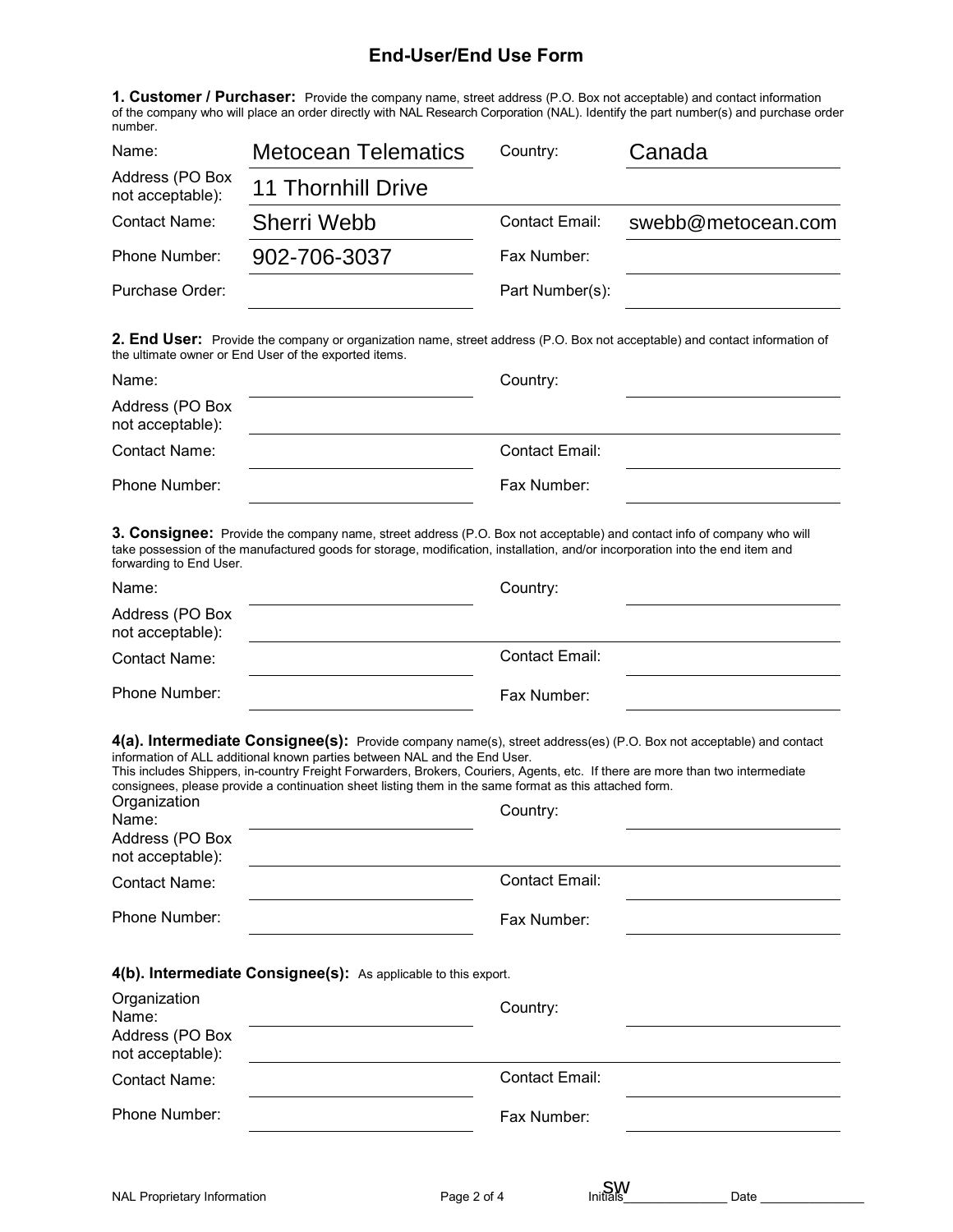## **End-User/End Use Form**

|                                |          |              | 5. End Use Application & Program: Identify the Government Contract Number, Program description with military<br>designation (e.g., T-6A, C-130), type of aircraft or assembly and its intended use/purpose. Identify if the aircraft will be armed. |
|--------------------------------|----------|--------------|-----------------------------------------------------------------------------------------------------------------------------------------------------------------------------------------------------------------------------------------------------|
| Government<br>Contract No:     |          |              |                                                                                                                                                                                                                                                     |
| Program Name /<br>Description: |          |              |                                                                                                                                                                                                                                                     |
| Program Type:                  | Military | Experimental | Other (explain):                                                                                                                                                                                                                                    |
|                                |          |              |                                                                                                                                                                                                                                                     |

| 6. 8 YgW]VY`h Y`9bX`5 dd`]WUr]cb`UbX`\ ck `h Y`B5 @dfcXi Wh`]g`VY]b[ `i gYX. |  |  |
|------------------------------------------------------------------------------|--|--|
|                                                                              |  |  |
|                                                                              |  |  |
|                                                                              |  |  |

### STATEMENT OF ULTIMATE CONSIGNEE AND PURCHASER

We certify that all of the facts contained in this statement are true and correct to the best of our knowledge and we do not know of any additional facts which are inconsistent with the above statement. We shall promptly send a supplemental statement disclosing any change of facts or intentions set forth in this statement which occurs after the statement has been prepared and forwarded. We will not re-export, resell, or otherwise dispose of any items approved on a license supported by this statement (1) to any country not approved for export as brought to our attention by means of a bill of lading, commercial invoice, or any other means, or (2) to any person if we know that it will result directly or indirectly, in disposition of the items contrary to the representations made in this statement.

We are the end-user of the goods described in Section 1, which are to be s upplied by NAL.

We further certify that we shall use the goods for the purposes described in Section 5 and 6;

The goods will not be used for any purpose connected with chemical, biological or nuclear weapons, or missiles capable of delivering such weapons, nor will the goods be used for any missile program or to enhance any missile technology;

The goods will not be re-exported or otherwise re-sold or transferred if it is known or suspected that they are intended or likely to be used for such purposes;

sw